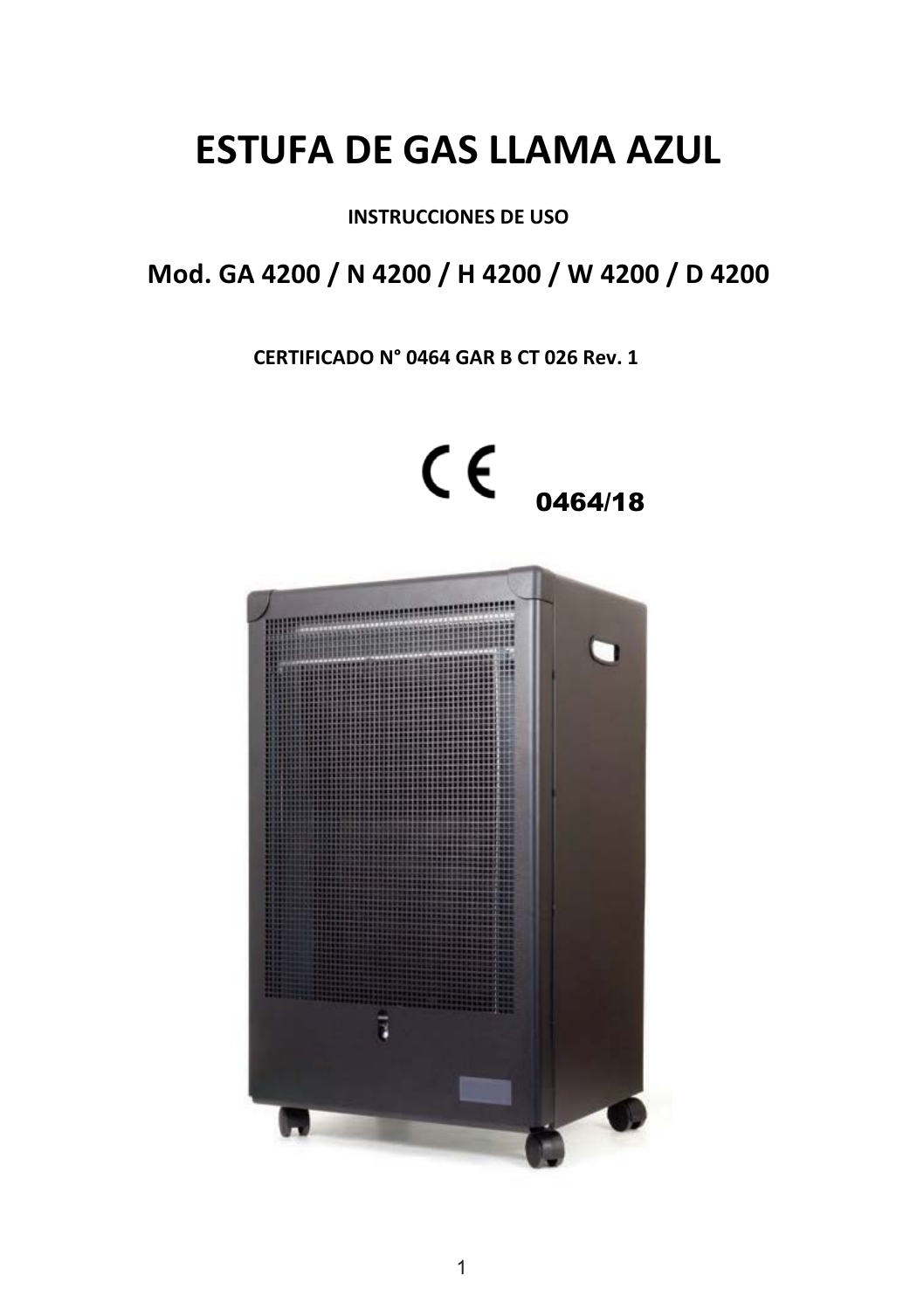| MODELO                  | GA 4200 / N 4200 / H 4200 / W 4200 / D 4200 |
|-------------------------|---------------------------------------------|
| POTENCIA MAXIMA         | 4.2 KW                                      |
| CATEGORÍA               | $13+$                                       |
| PRESIÓN DE UTILIZACIÓN  | G30 28 ~ 30 mbar / G31 ~ 37 mbar            |
| <b>BOMBONA DE GAS</b>   | <b>BUTANO 13 KG</b>                         |
| CONSUMO MÁXIMO          | 305 gr/h                                    |
| <b>CONSUMO MEDIO</b>    | 153 gr/h                                    |
| CONSUMO MÍNIMO          | 117 gr/h                                    |
| PAIS DE DESTINO DIRECTO | ESPAÑA                                      |
| <b>MEDIDAS</b>          | 730 mm x 435 mm x 422 mm                    |
| PESO                    | 10,5 Kg                                     |

#### Antes de utilizar esta estufa, lea atentamente las siguientes instrucciones.

El aparato no debe ser utilizado por personas (niños incluidos) con capacidades físicas, sensoriales o mentales reducidas, o con insuficiente experiencia o conocimiento, a menos que -gracias a la intervención de una persona responsable de su seguridad - cuenten con vigilancia o instrucciones sobre el uso del aparato. Los niños deben ser vigilados para controlar que no jueguen con el aparato.

#### **ADVERTENCIAS**

- La conexión de este aparato debe realizarse mediante un regulador y un tubo flexible. Consultar con su suministrador.

- Utilice el aparato solamente en habitaciones con buena ventilación de forma que se pueda producir una renovación adecuada del aire, una eliminación de los productos resultantes de la combustión y una disminución de la probabilidad de que se produzca condensación.

-La puesta en marcha del aparato y todas sus funciones, son controladas por el mando que se encuentra en la parte superior derecha del aparato. Nunca aproxime dispositivos inflamables -como cerillas o mecheros- ni cualquier otro dispositivo de ignición para poner en funcionamiento el aparato.

- No use el aparato por debajo del nivel del suelo, en dormitorios, baños, o pisos altos de viviendas.
- No use el aparato en vehículos como caravanas y auto caravanas, ni en residencias móviles "Movil Home".

- No use el aparato como calefacción permanente o de larga duración.

- No use el aparato en estancias de menos de 75 m<sup>3</sup>. En todo caso, dichas estancias tienen que tener una adecuada ventilación.

- No acerque la estufa a otra fuente de calor y manténgala alejada de otros objetos o materiales de plástico.
- No coloque el aparato junto a un televisor u otro aparato electrodoméstico.

- No utilice la estufa en un local donde ya se está utilizando otra bombona (incluso si ésta está siendo utilizada en otro aparato).

- No cubra la estufa con ropa, vestidos o cualquier prenda para su secado.
- No introduzca objetos a través de los orificios del panel frontal.
- Preste especial atención a los niños y manténgalos alejados del aparato.
- No mueva la estufa cuando esté caliente o encendida.
- No coloque la estufa cerca de sillones, cortinas u otro material que pueda incendiarse.

- Cologue la estufa en el centro del área que quiera calentar respetando las siguientes distancias mínimas a cualquier objeto:

.20 cm respecto de la parte trasera

- .50 cm respecto de los laterales
- .150 cm respecto de la parte delantera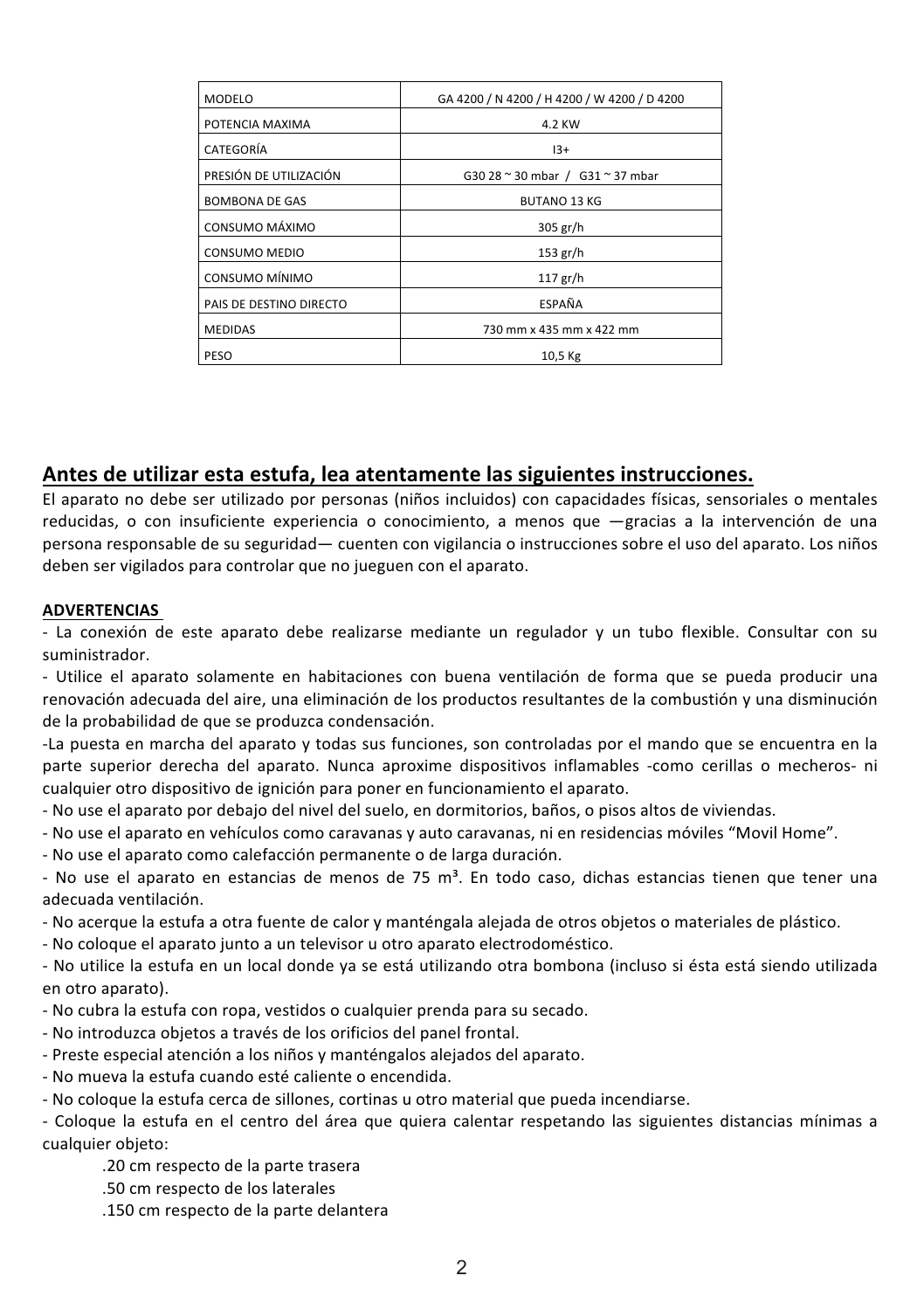- La primera conexión de la bombona y las sustituciones o reparaciones se deben realizar en un ambiente bien ventilado y en ausencia de llamas. No fume durante estas operaciones.

- Para su desplazamiento, no se abalance o deje caer su peso sobre la estufa, ya que puede deteriorar las ruedas.

- En el caso de oler fuertemente a gas, cierre inmediatamente la válvula de la bombona y no encienda luces ni llamas. Abra puertas y ventanas para ventilar la habitación.

Verifique que el regulador esté bien colocado en la válvula de la bombona y que las juntas estén íntegras. - Desplace el aparato sólo cuando está apagado.

- La rejilla de protección de este aparato esta prevista para prevenir los riesgos de incendio, o las quemaduras, y ninguna parte debe desmontarse de forma permanente. NO PROTEGE TOTALMENTE A LOS NIÑOS, O A LOS MINUSVALIDOS.

- El marcado de los inyectores es de 0.72, así como, el marcado del dispositivo de control de atmósfera es 0107.

#### INSTALACIÓN DEL REGULADOR Y BOMBONA

Verifique que no haya pérdidas de gas y que todas las conexiones son estancas. Para esta operación NUNCA utilice llamas. Utilice soluciones espumosas o jabonosas específicas para este tipo de control.



#### Condiciones de montaje y de funcionamiento

- El aparato debe ser utilizado utilizando un regulador que esté de acuerdo a la normativa en vigor y que sea capaz de suministrar una presión de 28 mbar usando gas butano y 37 mbar usando propano.

- El regulador puede ser montado sobre cualquier bombona de butano de hasta 13 Kg con válvulas automáticas de un diámetro igual al indicado en el regulador.

- La bombona de gas siempre debe utilizarse en posición vertical.

- No utilizar nunca una llama para detectar posibles fugas. Utilizar para ello una solución iabonosa.

- En caso de problema o mal funcionamiento, cerrar inmediatamente el suministro de gas y contactar con el vendedor. No mover ni reemplazar la bombona de gas cuando el regulador está abierto.



#### **iATENCIÓN!**

Las siguientes operaciones deben ser efectuadas lejos de una fuente inflamable

#### Colocación de la Bombona

Utilice una bombona de gas butano.

Retire la parte trasera del aparato.

Cologue la bombona en el interior, asegurándose de que la manguera no quede extrangulada o presionada por la bombona.

Vuelva a colocar la parte trasera del aparato.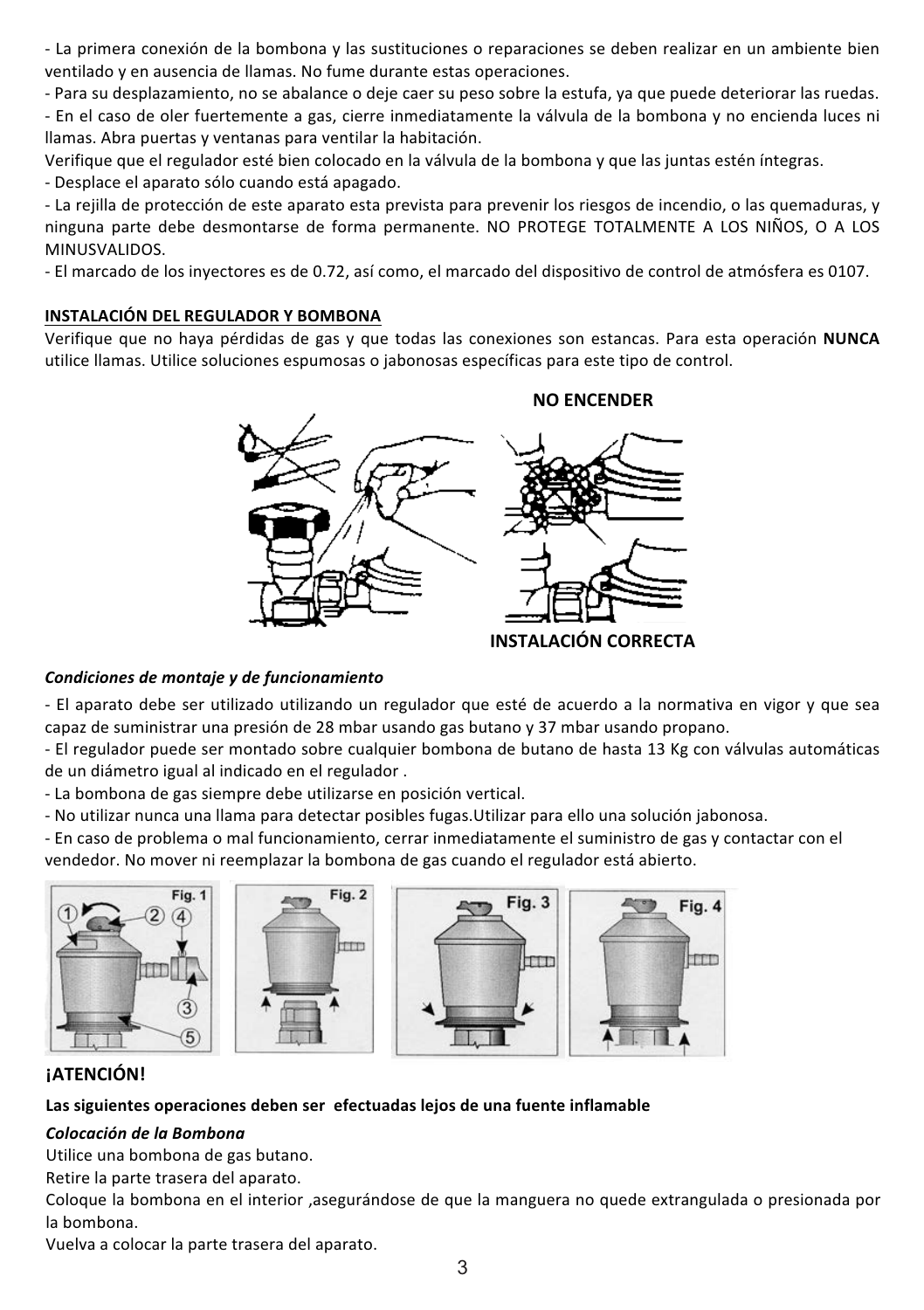#### Montaje del tubo flexible

Antes de conectar el regulador a la válvula de la bombona, insertar el tubo flexible en la boquilla del regulador (lubricar esta última con agua para facilitar la inserción). Para garantizar un acoplamiento óptimo, utilizar una abrazadera de fijación de las que se venden habitualmente con este tipo de tubo y adecuada a las dimensiones del mismo.

El tubo flexible utilizado debe estar homologado y debe tener 9mm de diámetro y 35 cm de longitud. Asegúrese de que el tublo flexible no queda retorcido o extrangulado.

#### Ensamblaje del regulador a la bombona de gas

Comprobar que:

- Todas las llaves del dispositivo están cerradas.
- El tubo flexible de acoplamiento al regulador está correctamente montado.

- La manecilla del regulador (2) está en la posición "cerrada" (el dibujo de la llama roja ya no está visible).

- Sin que haya ninguna llama encendida, quitar el tapón de precintado de la válvula automática.

- Tirar del aro (5) hacia arriba tal como se indica en la Fig. 2 y colocar el regulador sobre la válvula de la hombona

- Empujar con firmeza el aro (5) hacia abajo, tal como se indica en la Fig. 3

- Se oirá un "clic", que indica que el regulador está bien ensamblado.

#### **Funcionamiento**

Una vez que el regulador está correctamente montado sobre la válvula de la bombona, se abre el suministro de gas llevando la manecilla del regulador (2) en la dirección opuesta a la indicada por la flecha en la Fig. 2 (el dibujo de la llama roja está visible). Para interrumpir el suministro de gas proceder al contrario.

#### EXTRACCIÓN DEL REGULADOR Y SUSTITUCIÓN DE LA BOMBONA

La sustitución debe hacerse simpre en lugares seguros y en ausencia de llamas o fuentes de ignición.

Cuando el aparato esté en funcionamiento, nunca intente desconectar el regulador de la bombona de gas. El regulador está preparado para que no sea posible retirarlo de la bombona cuando el gas esté abierto.

Por tanto, debe comprobar que:

-La llave del dispositivo están en la posición de"cerrada".

-La manecilla del regulador (2) está en la posición de "cerrada" (el dibujo de la llama roja ya no está visible).

-Sacar la bombona de su alojamiento, con cuidado de no dañar el tubo flexible.

-Desmontar entonces el regulador tirando verticalmente del aro (5) tal como se indica en la Fig. 4.

-Comprobar que la conexión del regulador está en buen estado.

-Sacar la bombona y colocarla en lugar seguro.

#### PUESTA EN FUNCIONAMIENTO DE LA ESTUFA

Coloque el aparato sobre una superficie plana



En caso de transporte, y antes del uso, deje la bombona en posición vertical durante al menos una hora para que los eventuales sedimentos aceitosos del interior de la bombona puedan depositarse en el fondo de la misma.

Durante el proceso de encendido manténgase a un lado del aparato. No se cologue enfrente del mismo mientras éste no esté encendido

- Cologue el regulador en la botella de butano. Abra la válvula del regulador de la bombona.
- Asegúrese que el mando de la estufa se encuentra en posición " $\bullet$ ".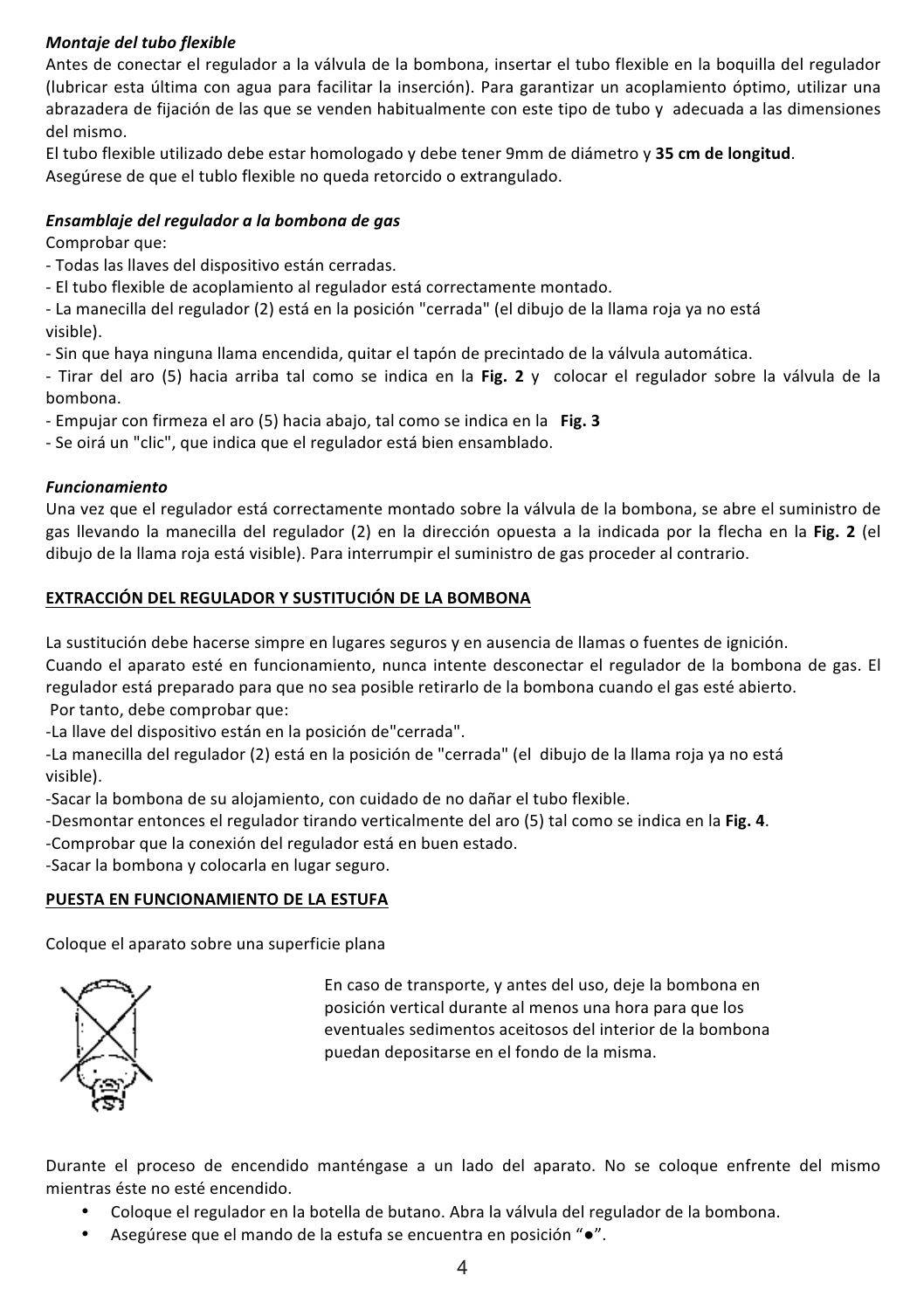En esta posición, mantenga el mando presionado durante aproximadamente 15-20 segundos y gírelo en

el sentido contrario al de las agujas del reloj hasta la posición de llama mínima "O" para encender la llama piloto. Si inicialmente no lo consigue, repita de nuevo esta acción partiendo de nuevo de la posición "·". repitiendo este proceso hasta que el piloto quede encendido (oirá 1 "click" cada vez que

realice el proceso de giro del mando de la posición " $\bullet$ " a la de " $\bullet$ "

-Una vez encendida la llama piloto, siga presionando el mando en la posición de llama mínima "O" durante aproximadamente 15-20 segundos para que se mantenga encendida y el aparato inicie su funcionamiento. Después de este tiempo, podrá soltar el mando y colocarlo en la posición deseada (máximo, medio o mínimo).

Nota 1: En el primer encendido y en cada cambio de bombona, el encendido de la llama piloto tarda un poco más que durante el procedimiento de encendido normal. Esto se debe a la presencia de aire en el circuito de gas.

En el caso de que haya aire en el circuito después del cambio de bombona, sitúe el mando en la posición de apagado y, con él presionado, espere unos 15-20 segundos.

Además, durante el primer encendido, es posible que se genere un poco de humo.

Nota 2: En la posición de máximo puede producirse un pequeño ruido o zumbido, este es debido a la mayor presión de salida de gas. No significa que la estufa esté estropeada o defectuosa.

#### ATENCIÓN: EN CASO DE FUGA DE GAS

Si tuviera sospechas de que existe una fuga de gas en el aparato, desconéctelo inmediatamente del regulador y apague cualquier llama o fuente de ignición.

Llame inmediatamante a un técnico cualificado para verificar la fuga.

NUNCA UTILICE UNA LLAMA O CUALQUIER FUENTE DE IGNICIÓN PARA CONFIRMAR LA EXISTENCIA DE UNA POSIBLE FUGA.

#### **APAGADO DE LA ESTUFA**

Para el apagado de la estufa, cierre la válvula de la bombona.

Una vez encendida la estufa, la colocación del mando en la posición "•" NO APAGA LA ESTUFA. En esta posición quedará encendida la llama piloto.

Para el apagado completo de la estufa debe cortar el suministro de gas en la bombona de butano.

#### **MANTENIMIENTO Y LIMPIEZA**

- 1- No limpie la estufa cuando esté en funcionamiento o caliente.
- 2- Use una solución jabonosa para eliminar la suciedad de la carcasa del aparato y seque totalmente.
- 3- No utilice productos abrasivos para limpiar el aparato.
- 4- Si no va utilizar el aparato durante periodos superiores al mes, cúbralo con una bolsa de plástico y guárdelo en un lugar seco. Nunca lo almacene en el exterior, va que la humedad y la suciedad dañaran la estufa, invalidando la garantía.
- 5- En cada cambio de bombona, verifique visualmente el estado de desgaste y envejecimiento del tubo flexible. Si es necesario, sustitúyalo.
- 6- Verifique la fecha de caducidad del tubo de goma y, si es necesario, sustitúyalo. Utilice tubos de 35 cm de longitud.
- 7- Las eventuales reparaciones deben ser realizadas por personal especializado y con piezas de repuesto originales.
- 8- Verifique anualmente el estado del aparato .En caso de que tenga dudas sobre el estado de conservación del mismo, haga que sea revisado por personal cualificado.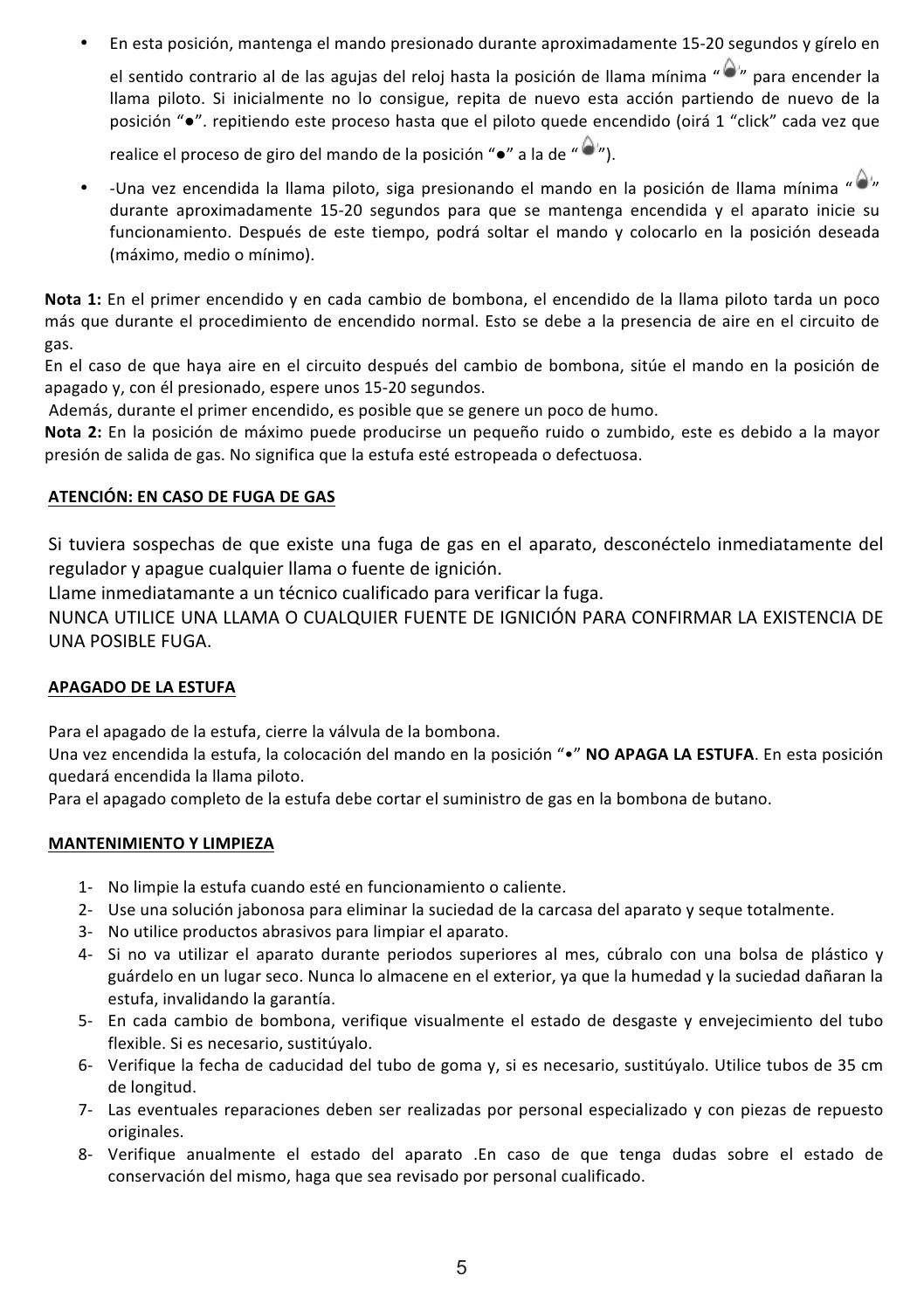#### ANTES DE LLAMAR AL SERVICIO TÉCNICO

#### La estufa tarda en encender

Puede existir aire en el circuito de gas. Utilice un tubo de 35 cm. y reducirá el tiempo de encendido.

#### La estufa no se enciende

- Compruebe si hay gas en la bombona y el regulador está correctamente acoplado y en posición de abierto.
- El regulador que está utilizando, puede que no proporcione la presión y el caudal requeridos por la estufa. Aconsejamos reguladores con los siguientes valores: Presión 28-30 mbar y Caudal: 2-2.5 Kg/h.
- Compruebe si el tubo está conectado.
- Compruebe que ha seguido correctamente las instrucciones.

#### Si se produce después de un cambio de botella puede ser por:

- Existir aire en la botella. Alargue el tiempo de pulsado para el encendido de la chispa hasta lograr encender el piloto y el quemador. Pase después a la posición de máximo.
- Haber estado la botella expuesta a baias temperaturas exteriores. Aplique en la parte superior de la botella paños húmedos bien calientes para aumentar la gasificación y salida normal del gas.

#### La estufa se apaga

- Si se apaga al terminar las maniobras de encendido, repita la operación siguiendo fielmente las instrucciones.
- Si se apaga transcurridos 30 minutos de funcionamiento, le está informando de que se encuentra en una atmósfera enrarecida. Ventile la habitación y vuelva a encender.
- Si es antes de 30 minutos de funcionamiento compruebe que no está expuesta a corrientes de aire o que el gas se ha agotado en la bombona.

#### ELIMINACION DEL ELECTRODOMESTICO VIEJO



Los electrodomésticos viejos, no pueden ser arrojados a los contenedores municipales habituales; tienen que ser recogidos selectivamente para optimizar la recuperación y reciclado de los componentes y materiales que los constituyen, y reducir el impacto en la salud humana y el medioambiente

El símbolo del cubo de basura tachado se marca sobre todos los productos Eléctricos y Electrónicos, para recordar al consumidor, la obligación de separarlos para la recogida selectiva.

El consumidor debe contactar con la autoridad local o con el vendedor para informarse en relación a la correcta eliminación de su electrodoméstico viejo.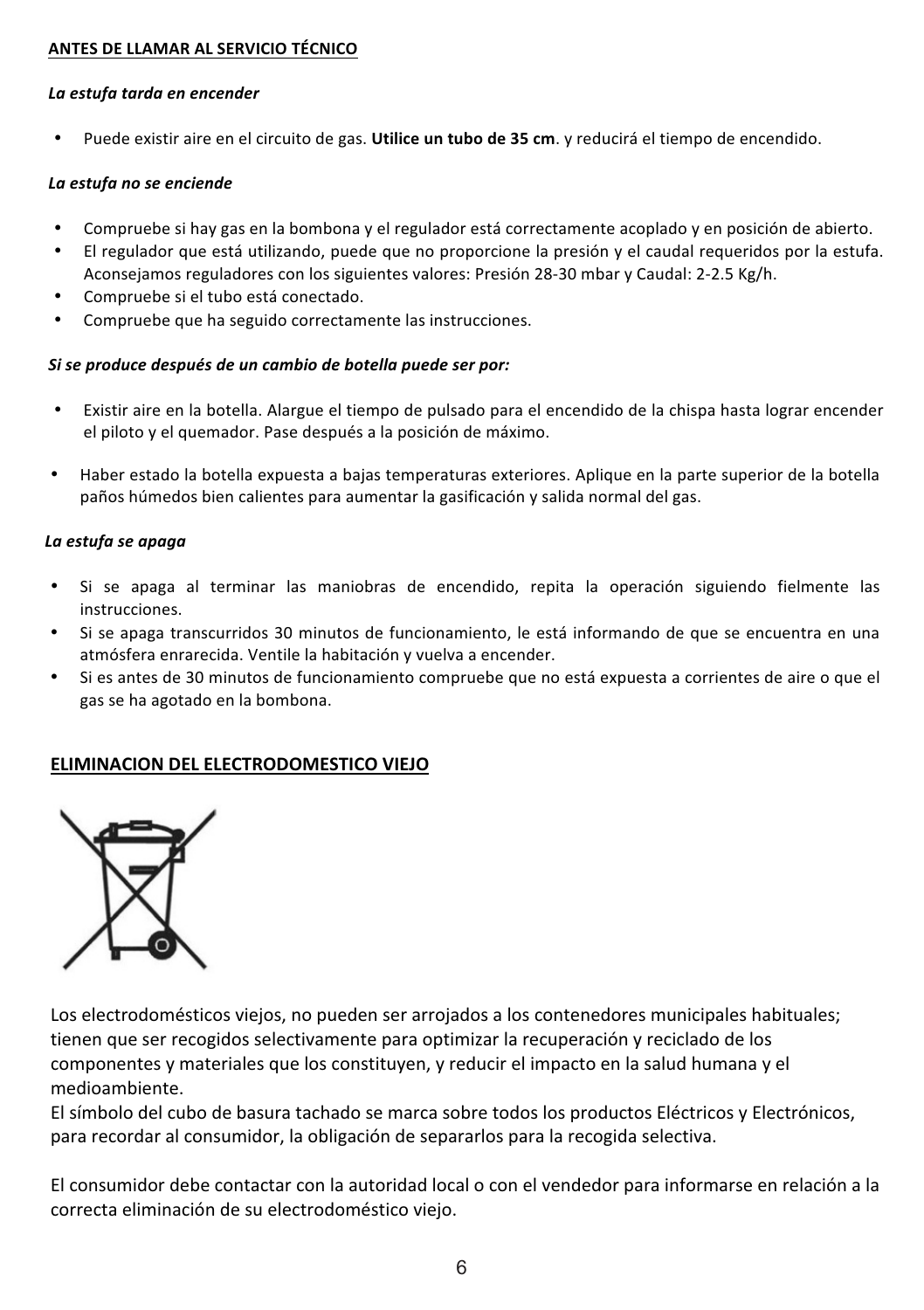|                                                  |                   |              |                                        |                                                                                   | Modelo: GA 4200 / N 4200 / H 4200 / W 4200 / D 4200       |             |                        |                |                |
|--------------------------------------------------|-------------------|--------------|----------------------------------------|-----------------------------------------------------------------------------------|-----------------------------------------------------------|-------------|------------------------|----------------|----------------|
|                                                  |                   |              |                                        |                                                                                   | Funcionalidad de Calefacción indirecta: NO                |             |                        |                |                |
|                                                  |                   |              |                                        |                                                                                   | Potencia Calorífica directa: 4.2 kW                       |             |                        |                |                |
|                                                  |                   |              |                                        |                                                                                   | Potencia Calorífica indirecta: 0 kW                       |             |                        |                |                |
| <b>Combustible</b>                               |                   |              |                                        |                                                                                   |                                                           |             |                        |                |                |
| Seleccione el tipo de combustible                |                   |              | (Gaseoso / Líquido)<br>(Especifíquese) |                                                                                   |                                                           |             |                        |                |                |
|                                                  |                   |              | Butano G30 / Propano G31<br>Gaseoso    |                                                                                   |                                                           |             |                        |                |                |
| Partida                                          | Símbolo           | Valor        | Unidad                                 |                                                                                   |                                                           |             |                        |                |                |
| POTENCIA CALORÍFICA:                             |                   |              |                                        | Eficiencia util (NCV)                                                             |                                                           |             |                        |                |                |
| Potencia<br>calorífica<br>nominal                | $P_{nom}$         | 4.2          | kW                                     |                                                                                   | Eficiencia<br>útil<br>a a<br>calorífica nominal           | potencia    | $\eta_{\text{th,nom}}$ | 100            | %              |
| Potencia<br>calorífica<br>mínima<br>(indicativa) | $P_{min}$         | 1.32         | KW                                     |                                                                                   | Eficiencia<br>útil<br>a<br>calorífica mínima (indicativa) | potencia    | $\eta_{\text{th,nim}}$ | 100            | %              |
| Consumo auxiliar de electricidad                 |                   |              |                                        | Tipo de control de potencia calorífica /<br>temperatura interior (seleccione uno) |                                                           |             |                        | de             |                |
| A potencia<br>calorífica<br>nominal              | $el_{\text{max}}$ | $\mathbf{0}$ | KW                                     | Potencia calorífica de un solo nivel, sin control<br>de temperatura interior      |                                                           |             |                        |                | N <sub>O</sub> |
| En modo de<br>espera                             | $el_{SB}$         | 0            | KW                                     | Dos a más niveles manuales, sin control de<br><b>SI</b><br>temperatura interior   |                                                           |             |                        |                |                |
| En modo de<br>espera                             | $el_{SB}$         | 0            | <b>KW</b>                              | Con control de temperatura interior mediante<br>termostato mecánico               |                                                           |             |                        |                | N <sub>O</sub> |
|                                                  |                   |              |                                        | Con<br>control<br>interior                                                        | electrónico<br>de                                         |             | temperatura            | N <sub>O</sub> |                |
|                                                  |                   |              |                                        |                                                                                   | Control<br>de<br>temporizador diario                      | temperatura | interior               | ٧              | <b>NO</b>      |
|                                                  |                   |              |                                        | Control electrónico de temperatura interior y<br>temporizador semanal             |                                                           |             |                        |                | N <sub>O</sub> |